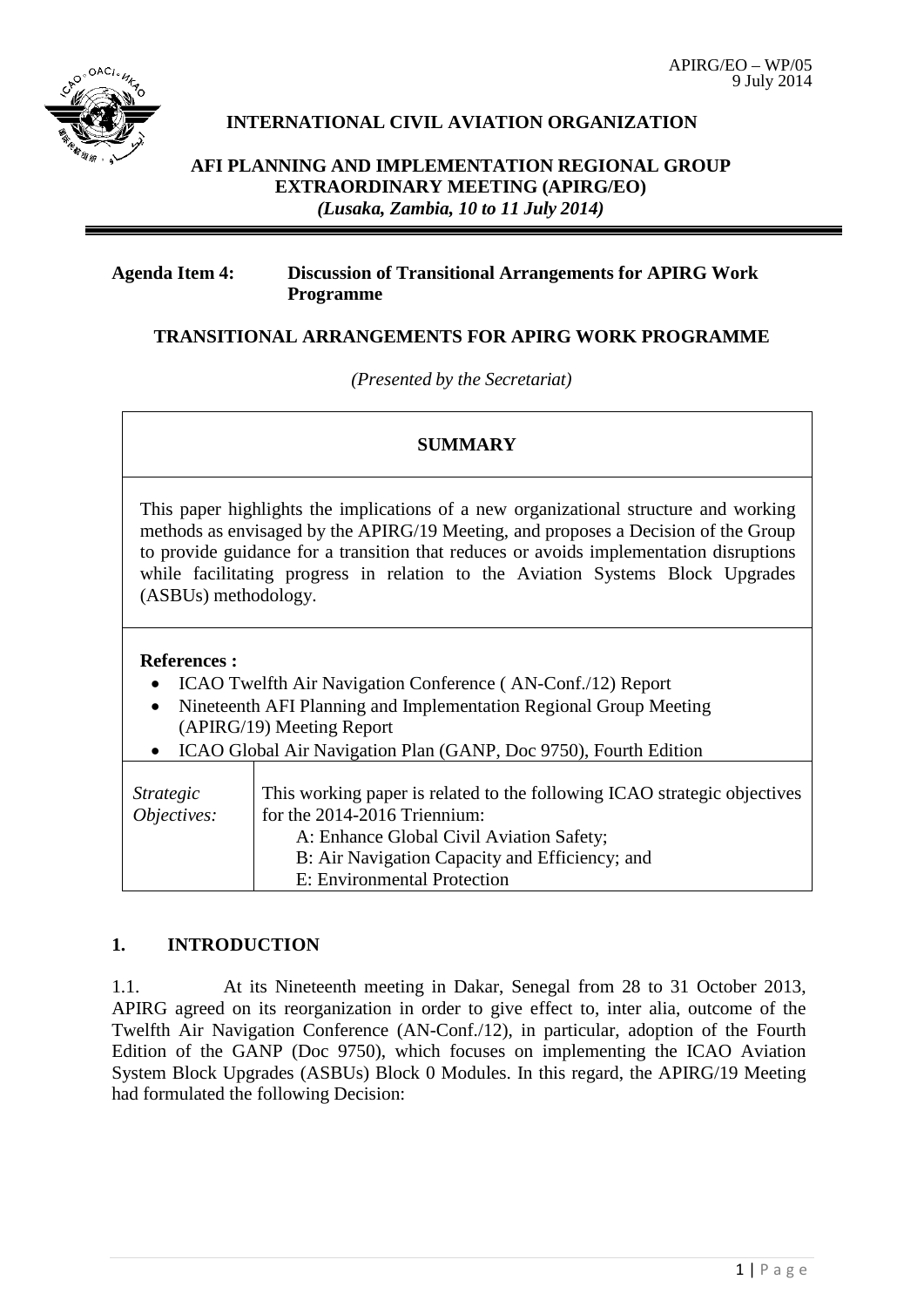## **DECISION 19/48 RE-ORGANIZATION OF APIRG**

**That:**

- **a) The APIRG review its working methods and organizations using project management principles and other methodologies as and when necessary, and consider making adjustments to better support the ICAO performance framework in its planning and implementation activities aligned with the Aviation System Block Upgrades (ASBUs); and**
- **b) The Secretariat:**
	- **i) develop a revised structure of the APIRG taking due account of the best practices/benchmarking, established regional targets and priorities, and the need for synergies between similar or complementary activities; and**
	- **ii) accordingly call for an APIRG extraordinary meeting on this issue in 2014.**

1.2. APIRG, as are other Regions' Planning and implementation Regional Groups (PIRGs), has had work programme characterized by a significant number of activities primarily arising from the Performance Objectives defined on regional basis .

## **2. DISCUSSION**

2.1. The introduction of the ASBUs methodology and project management approach has not necessarily obviated implementation based on the Regional Performance Objectives. In addition, there continues to be, from time to time, implementation requirements which while necessary, tend to be beyond the ASBUs and the Performance Objectives.

2.2. It may be noted however, that many activities that have been carried out within the framework of APIRG, are reflected in the ASBUs Modules. These include the following:

- a) Development of air traffic services routes which henceforth be carried out under ASBUs Module B0-FRTO;
- b) Modules B0-CCO and B0-CDO which are largely mirror images of continuous climb operations and continuous decent operations which have been in the work programme as part of the implementation of performance based navigation (PBN);
- c) Integration of aeronautical VSAT networks (B0-FICE);
- d) Aerodrome Certification (B0-ACDM); and
- e) Quality management systems (QMS) for aeronautical meteorological services (B0-AMET).

2.3. On the other hand, there are activities which are not hitherto included in the ASBUs Modules, but are required under the Regional Performance Objectives. Such activities would include the following:

a) Search and Rescue implementation; or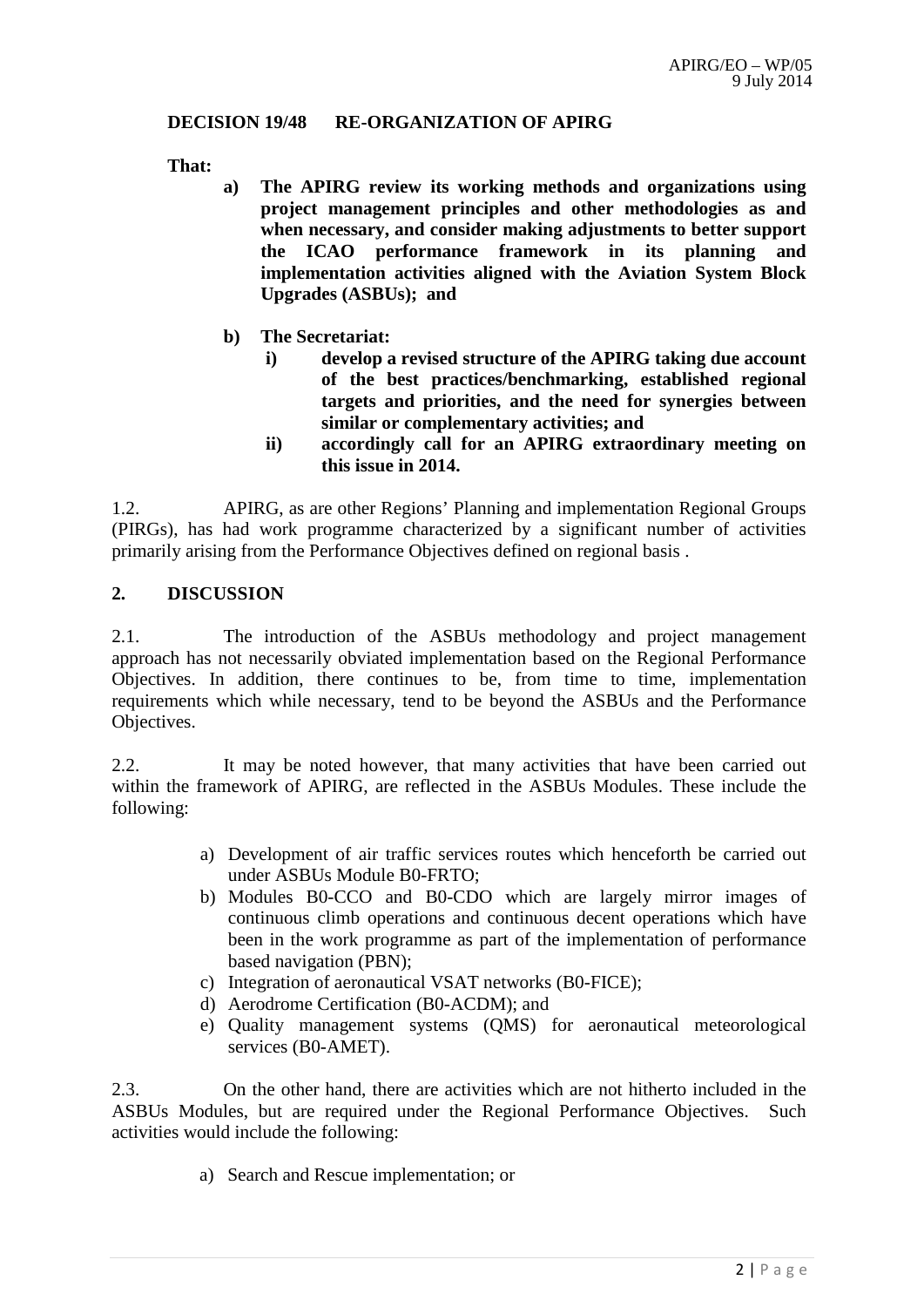b) Extension of VHF radio coverage in flight information regions.

2.4. In addition to the above, there are activities such as the following, which while necessary and supportive of effective Regional implementation of SARPs and Regional Requirements, do not clearly conform to the framework of the ASBUs or Regional Performance Objectives:

- a) Review and update of the AFI Secondary Surveillance Radar (SSR) Codes allocation and assignment scheme, as well as the air traffic services;
- b) Study of challenges in air traffic services personnel competencies, for which the ATS Competencies Study Group (ATSCSG) has been established;
- c) Integration of aeronautical VSAT networks; and
- d) Cost recovery for aeronautical MET services.

2.5. In summary, the Group may wish to recognize the following aspects in relation to the transitional arrangements:

- a) existing activities of APIRG, considered to still be essential will have to continue;
- b) it essential that coordination be carried through existing APIRG structures and the Regional Offices' efforts, to facilitate functional appreciation of the new structure and working methods;
- c) concerned parties (States, organizations and officials) to set in motion the new structure, may best be identified through a regular meeting of APIRG;
- d) there is no need todelay implementation of the Fourth Edition of the GANP, with focus on the ASBUs; and
- e) there is no mandate, under the APIRG Decision 19/48 for the Extraordinary Meeting of the APIRG to vary current Conclusions and Decisions of APIRG beyond the structure and working methods of the Group.

2.6. In view of the above, the Group may wish to agree that the current activities of APIRG will continue, while necessary preparatory activities are carrying to operationalize the new structure. Accordingly, the Group may wish to formulate the following Decision:

## **DECISION EO/XX: TRANSITIONAL ARRANGEMENTS TO OPERATIONALIZE THE RE-ORGANIZATION OF APIRG**

#### **That the Secretariat and APIRG contributory bodies:**

- **a) Continue to address the work programmes endorsed by the Group; and**
- **b) Carry out necessary action to facilitate the operationalization of the new organizational structure and working methods of the APIRG, including reformulation of existing activities that continue to have relevance, into the projects management formats.**